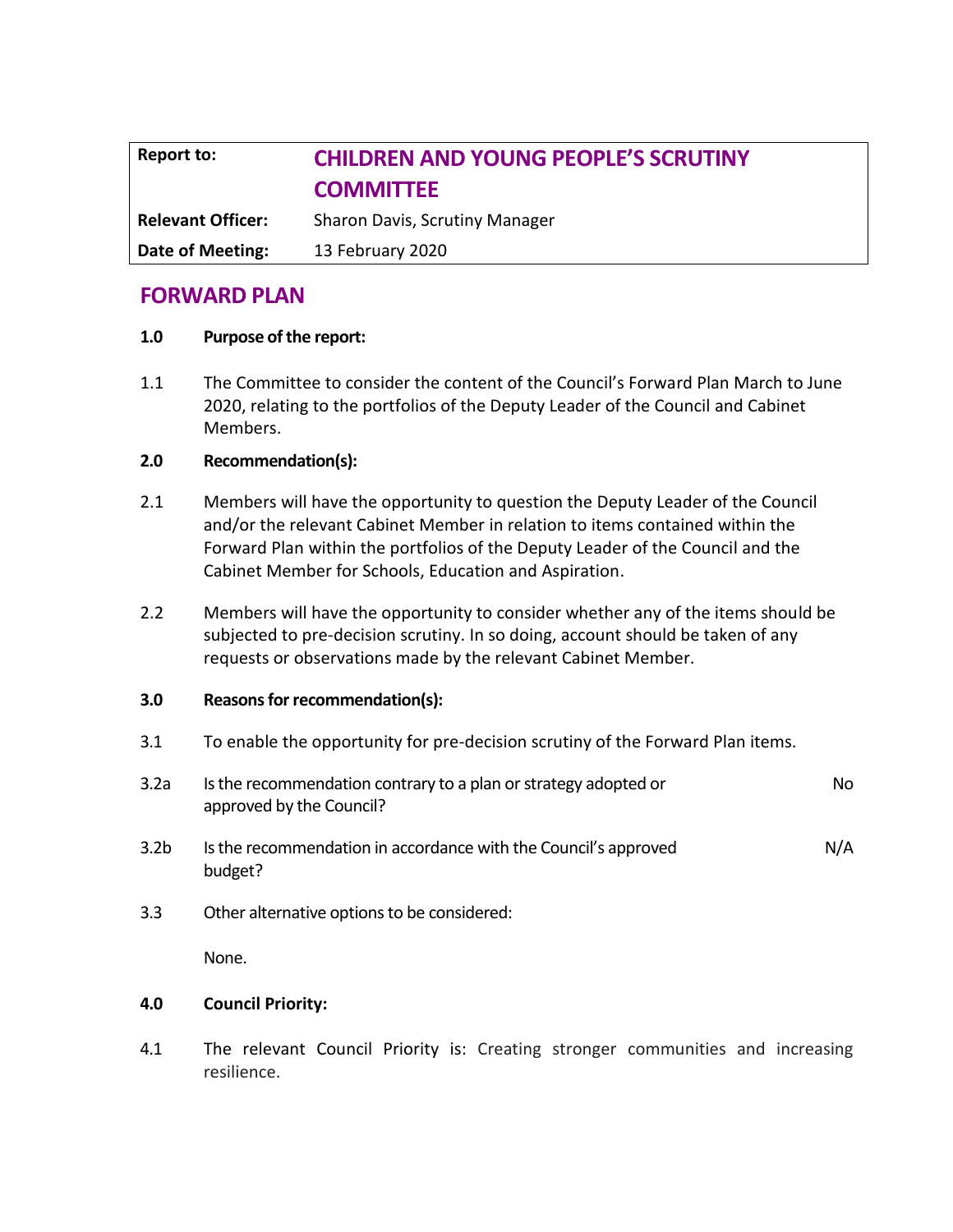# **5.0 Background Information**

- 5.1 The Forward Plan is prepared by the Leader of the Council to cover a period of four months and has effect from the first working day of any month. It is updated on a monthly basis and subsequent plans cover a period beginning with the first working day of the second month covered in the preceding plan.
- 5.2 The Forward Plan contains matters which the Leader has reason to believe will be subject of a key decision to be taken either by the Executive, a Committee of the Executive, individual Cabinet Members or Officers.
- 5.3 Attached at Appendix 4(a) is a list of items contained in the current Forward Plan. Further details appertaining to each item is contained in the Forward Plan, which has been forwarded to all Members separately.

# **5.4 Witnesses/representatives**

- 5.4.1 The following Cabinet Member is responsible for the Forward Plan items in this report and has been invited to attend the meeting:
	- Councillor Lynn Williams, Deputy Leader of the Council (Children)

Does the information submitted include any exempt information? No

#### **List of Appendices:**

Appendix 4(a) Summary of items contained within Forward Plan March to June 2020.

- **6.0 Legal considerations:**
- 6.1 None.
- **7.0 Human Resources considerations:**
- 7.1 None.
- **8.0 Equalities considerations:**
- 8.1 None.
- **9.0 Financial considerations:**